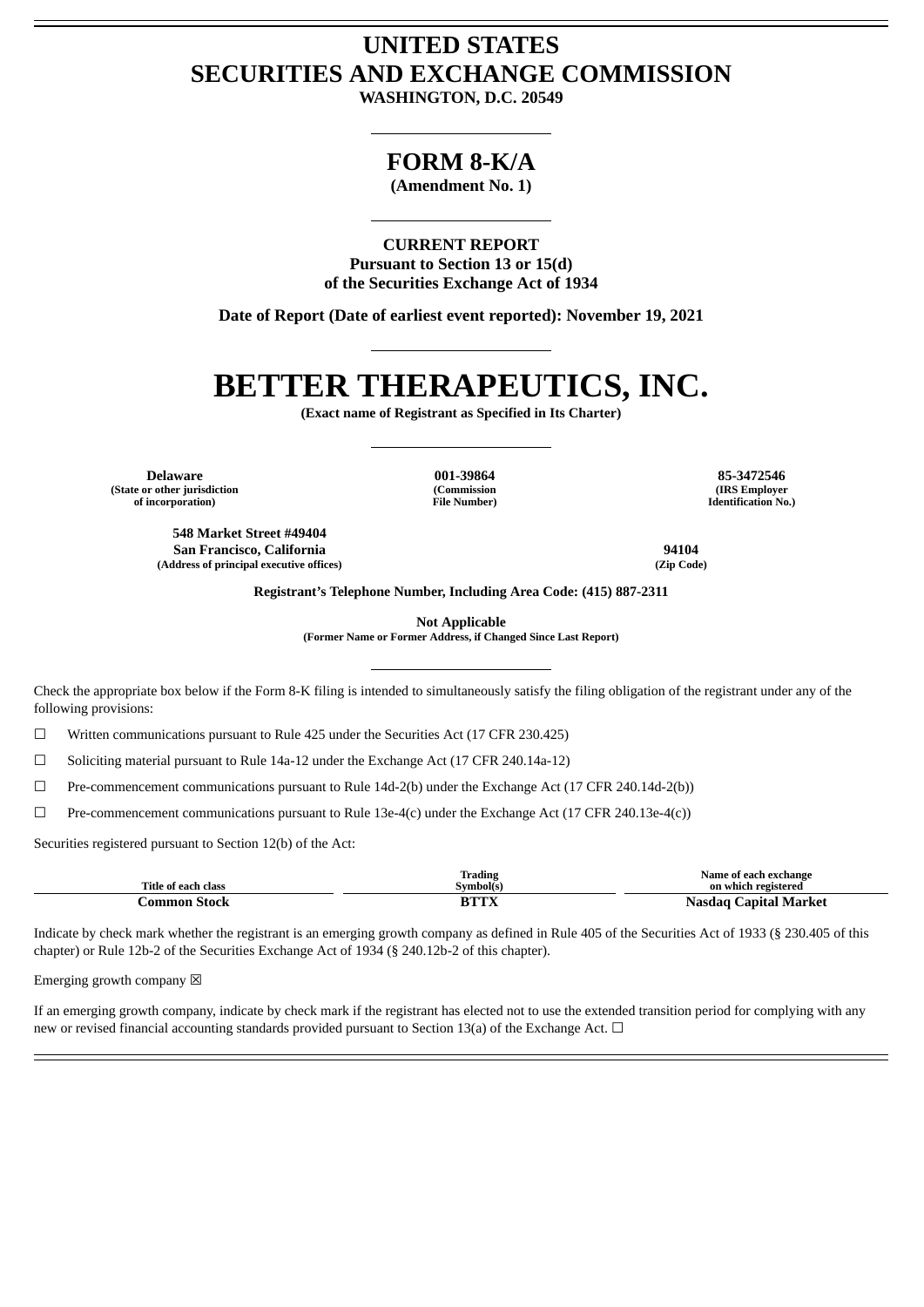#### **Item 4.01. Changes in Registrant's Certifying Accountant.**

(a) Dismissal of Previous Independent Registered Public Accounting Firm.

On November 19, 2021, the Audit Committee of the Board of Directors (the "Audit Committee") of Better Therapeutics, Inc., formerly known as Mountain Crest Acquisition Corp. II, a Delaware corporation (the "Company") approved the dismissal of Marcum LLP ("Marcum") as the Company's independent registered public accounting firm, effective upon the filing on November 22, 2021 of the Company's Quarterly Report on Form 10-Q for the quarter ended September 30, 2021. The Company disclosed the dismissal of Marcum in its Current Report on Form 8-K dated November 24, 2021 filed with the Securities and Exchange Commission (the "SEC") on November 26, 2021 (the "Original 8-K"). This Current Report on Form 8-K/A is filed to amend certain disclosure in the Original 8-K.

The Original 8-K disclosed, among other things, that during the period from July 31, 2020 (inception) through December 31, 2020 and the subsequent interim period through September 30, 2021, there were no "reportable events" (as defined in Item 304(a)(1)(v) of Regulation S-K). The foregoing disclosure is hereby qualified by the existence of material weaknesses in the Company's internal controls and procedures identified by management which are noted in Item 4, Controls and Procedures, as filed with the SEC in each of the Form 10-Qs for the quarterly periods ended March 31, 2021, June 30, 2021 and September 30, 2021, the contents of which are incorporated herein by reference

The Company has provided Marcum with a copy of the disclosures it is making in this Item 4.01(a) of this Current Report on Form 8-K/A and requested that Marcum furnish a letter addressed to the Securities and Exchange Commission stating whether it agrees with the statements above, and, if not, stating the respects in which it does not agree. A copy of Marcum's letter dated January 14, 2022 is filed as Exhibit 16.1 hereto.

#### **Item 9.01 Financial Statements and Exhibits.**

(d) Exhibits. The exhibits shall be deemed to be filed or furnished, depending on the relevant item requiring such exhibit, in accordance with the provisions of Item 601 of Regulation S-K (17 CFR 229.601) and Instruction B.2 to this form.

| Exhibit<br><b>Number</b> | Description                                                                         |
|--------------------------|-------------------------------------------------------------------------------------|
| 16.1                     | Letter dated January 14, 2022 from Marcum LLP to Securities and Exchange Commission |
| 104                      | Cover Page Interactive Data File (embedded within the Inline XBRL document)         |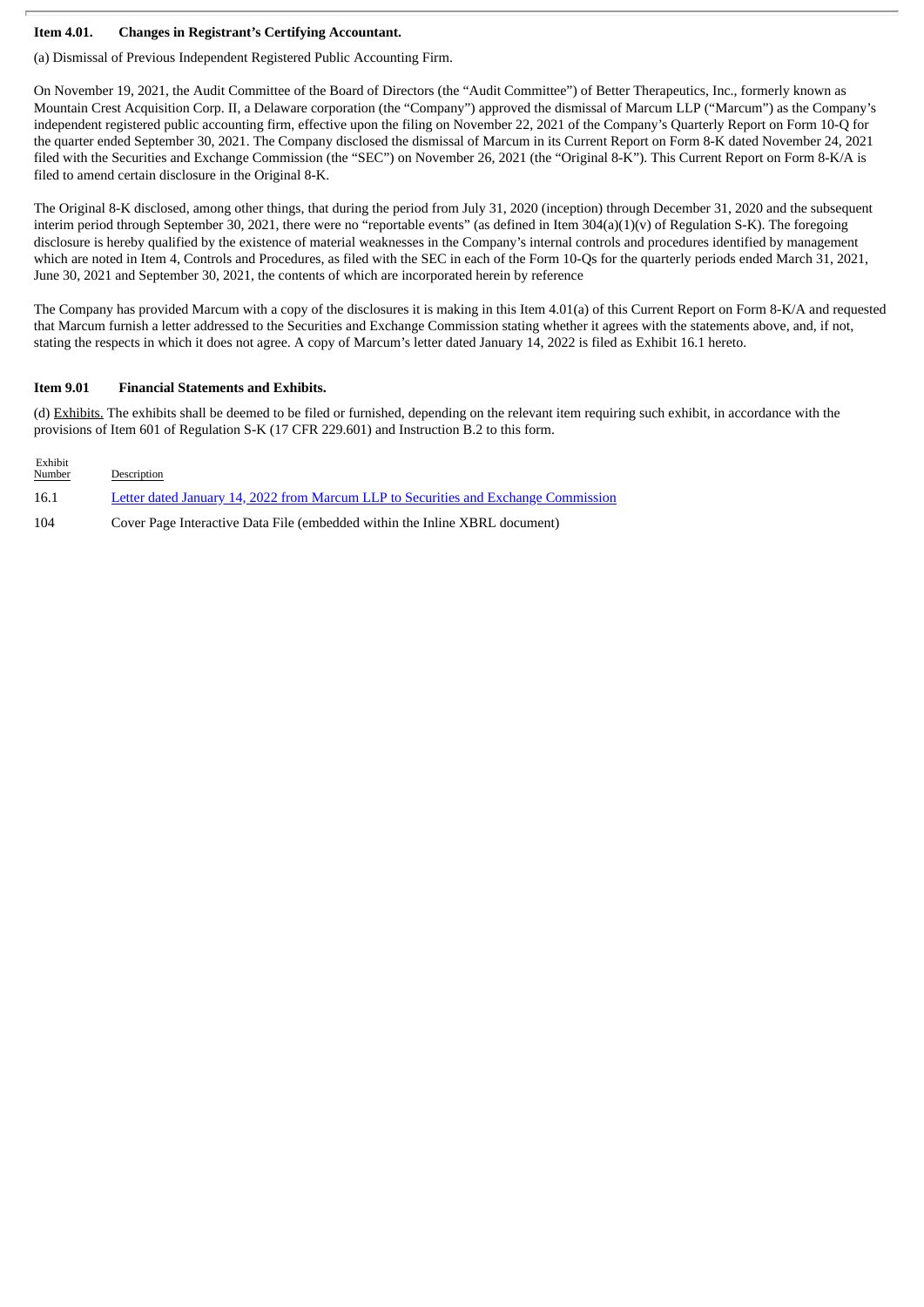SIGNATURES

Pursuant to the requirements of the Securities Exchange Act of 1934, the registrant has duly caused this report to be signed on its behalf by the undersigned thereunto duly authorized.

Better Therapeutics, Inc.

/s/ Mark Heinen

Name: Mark Heinen Title: Chief Financial Officer

Dated: January 14, 2022 By: